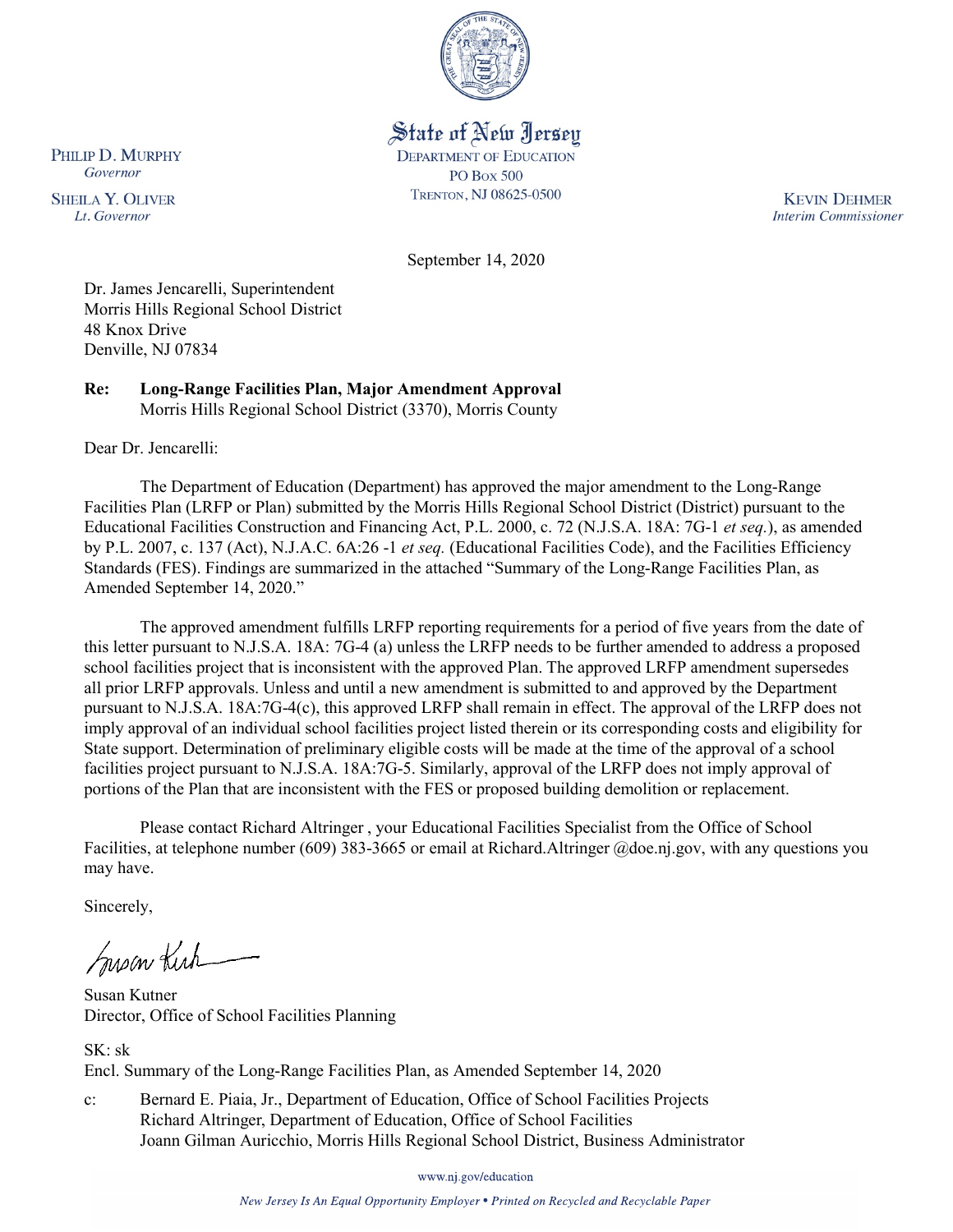# **Morris Hills Regional School District (3370) Summary of the Long-Range Facilities Plan, as Amended September 14, 2020**

The Department of Education (Department) has completed its review of the major amendment to the Long-Range Facilities Plan (LRFP or Plan) submitted by the Morris Hills Regional School District (District) pursuant to the Educational Facilities Construction and Financing Act, P.L. 2000, c. 72 (N.J.S.A. 18A: 7G-1 *et seq.*), as amended by P.L. 2007, c. 137 (Act), N.J.A.C. 6A:26-1 et seq. (Educational Facilities Code), and the Facilities Efficiency Standards (FES).

The following provides a summary of the District's approved amended LRFP. The summary is based on the standards set forth in the Act, the Educational Facilities Code, the FES, District-reported information in the Department's LRFP reporting system, and supporting documentation. The referenced reports in *italic* text are standard reports available on the Department's LRFP website.

#### **1. Inventory Overview**

The District is classified as a Regular Operating District (ROD) for funding purposes. It provides services for students in grades 9-12.

The District identified existing and proposed schools, sites, buildings, rooms, and site amenities in its LRFP. Table 1 lists the number of existing and proposed district schools, sites, and buildings. Detailed information can be found in the *School Asset Inventory Report* and the *Site Asset Inventory Report.*

**As directed by the Department, school facilities projects that have received initial approval by the Department and have been approved by the voters, if applicable, are represented as "existing" in the LRFP.** Approved projects that include new construction and/or the reconfiguration/reassignment of existing program space are as follows: n/a.

| Category                                     | <b>Existing</b> | <b>Proposed</b> |
|----------------------------------------------|-----------------|-----------------|
| Number of Schools (assigned DOE school code) |                 |                 |
| Number of School Buildings <sup>1</sup>      |                 |                 |
| Number of Non-School Buildings <sup>2</sup>  |                 |                 |
| Number of Vacant Buildings                   |                 |                 |
| Number of Sites                              |                 |                 |

#### **Table 1: Number of Schools, School Buildings, and Sites**

Based on the existing facilities inventory submitted by the District:

- Schools using leased buildings (short or long-term):  $n/a$
- Schools using temporary classroom units (TCUs), excluding TCUs supporting construction: n/a
- Vacant/unassigned school buildings:  $n/a$

 $\overline{a}$ 

<span id="page-1-1"></span><span id="page-1-0"></span>*<sup>1</sup>* Includes district-owned buildings and long-term leases serving students in district-operated programs

<sup>&</sup>lt;sup>2</sup> Includes occupied district-owned buildings not associated with a school, such as administrative buildings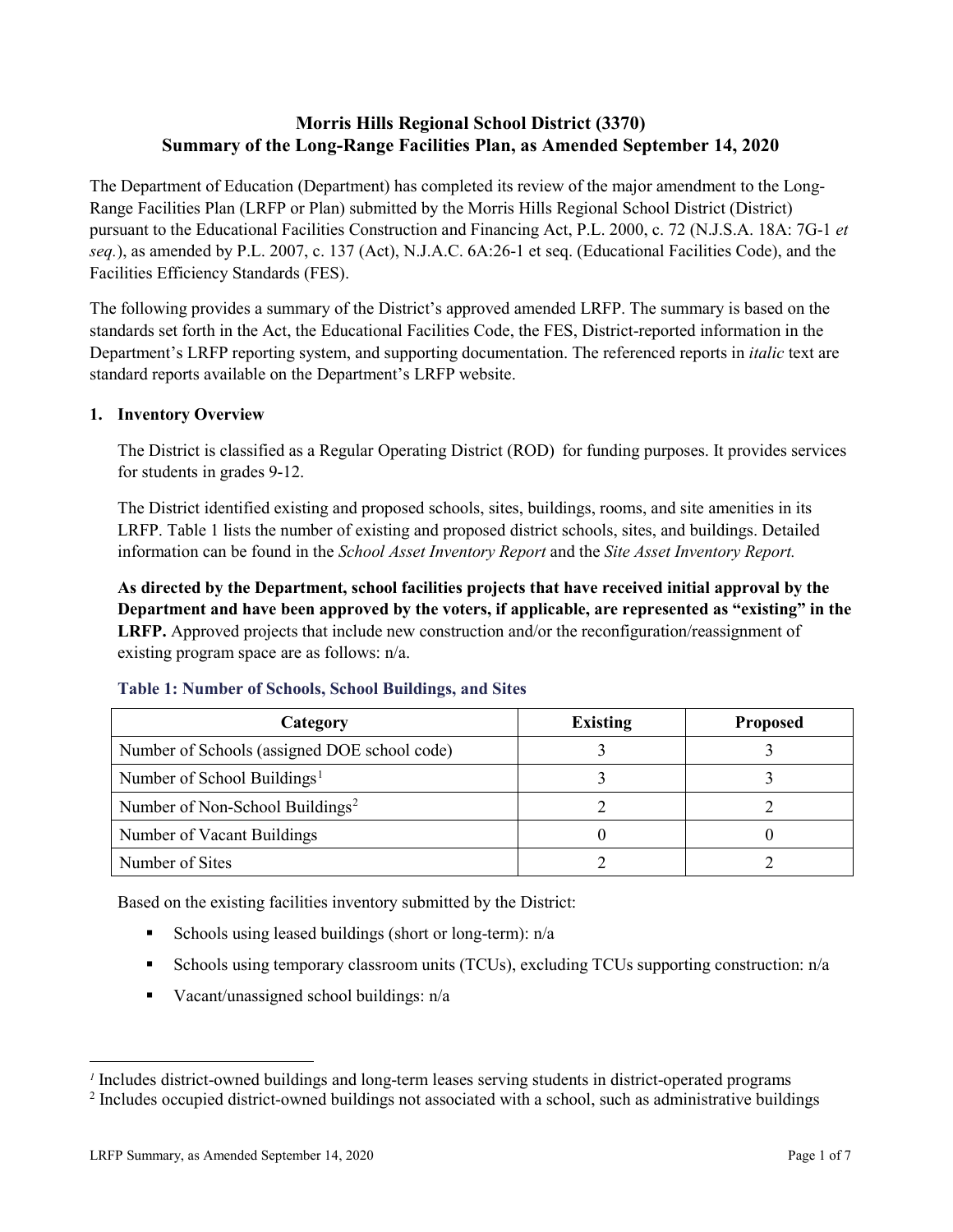Findings:

The Department has determined that the proposed inventory is adequate for approval of the District's LRFP amendment. However, the LRFP determination does not imply approval of an individual school facilities project listed within the LRFP; the District must submit project applications for project approval.

# **2. District Enrollments**

The District determined the number of students, or "proposed enrollments," to be accommodated for LRFP planning purposes on a district-wide basis and in each school.

The Department minimally requires the submission of a standard cohort-survival projection using historic enrollment data from the Application for School State Aid (ASSA) or NJ Smart. The cohort-survival method projection method forecasts future students based upon the survival of the existing student population as it moves from grade to grade. A survival ratio of less than 1.00 indicates a loss of students, while a survival ratio of more than 1.00 indicates the class size is increasing. For example, if a survival ratio tracking first to second grade is computed to be 1.05, the grade size is increasing by 5% from one year to the next. The cohort-survival projection methodology works well for communities with stable demographic conditions. Atypical events impacting housing or enrollments, such as an economic downturn that halts new housing construction or the opening of a charter or private school, typically makes a cohort-survival projection less reliable.

**Proposed enrollments are based on a standard cohort-survival enrollment projection.** Adequate supporting documentation was submitted to the Department to justify the proposed enrollments. Table 2 provides a comparison of existing and projected enrollments. All totals include special education students.

| <b>Grades</b>                | <b>Existing Enrollments</b><br>2019-2020 | <b>District Proposed Enrollments</b><br>2022-23 |
|------------------------------|------------------------------------------|-------------------------------------------------|
| PK (excl. private providers) |                                          |                                                 |
| Grades K to 5                |                                          |                                                 |
| Grades 6 to 8                |                                          |                                                 |
| Grades 9 to 12               | 2,848                                    | 2,549                                           |
| Totals K to 12               | 2,848                                    | 2,549                                           |

# **Table 2: Enrollments**

Findings:

The Department has determined the District's proposed enrollments to be acceptable for approval of the District's LRFP amendment. The Department will require a current enrollment projection at the time an application for a school facilities project is submitted incorporating the District's most recent enrollments in order to verify that the LRFP's planned capacity is appropriate for the updated enrollments.

## **3. District Practices Capacity**

Based on information provided in the room inventories, District Practices Capacity was calculated for each school building to determine whether adequate capacity is proposed for the projected enrollments based on district scheduling and class size practices. The capacity totals assume instructional buildings can be fully utilized regardless of school sending areas, transportation, and other operational issues. The calculations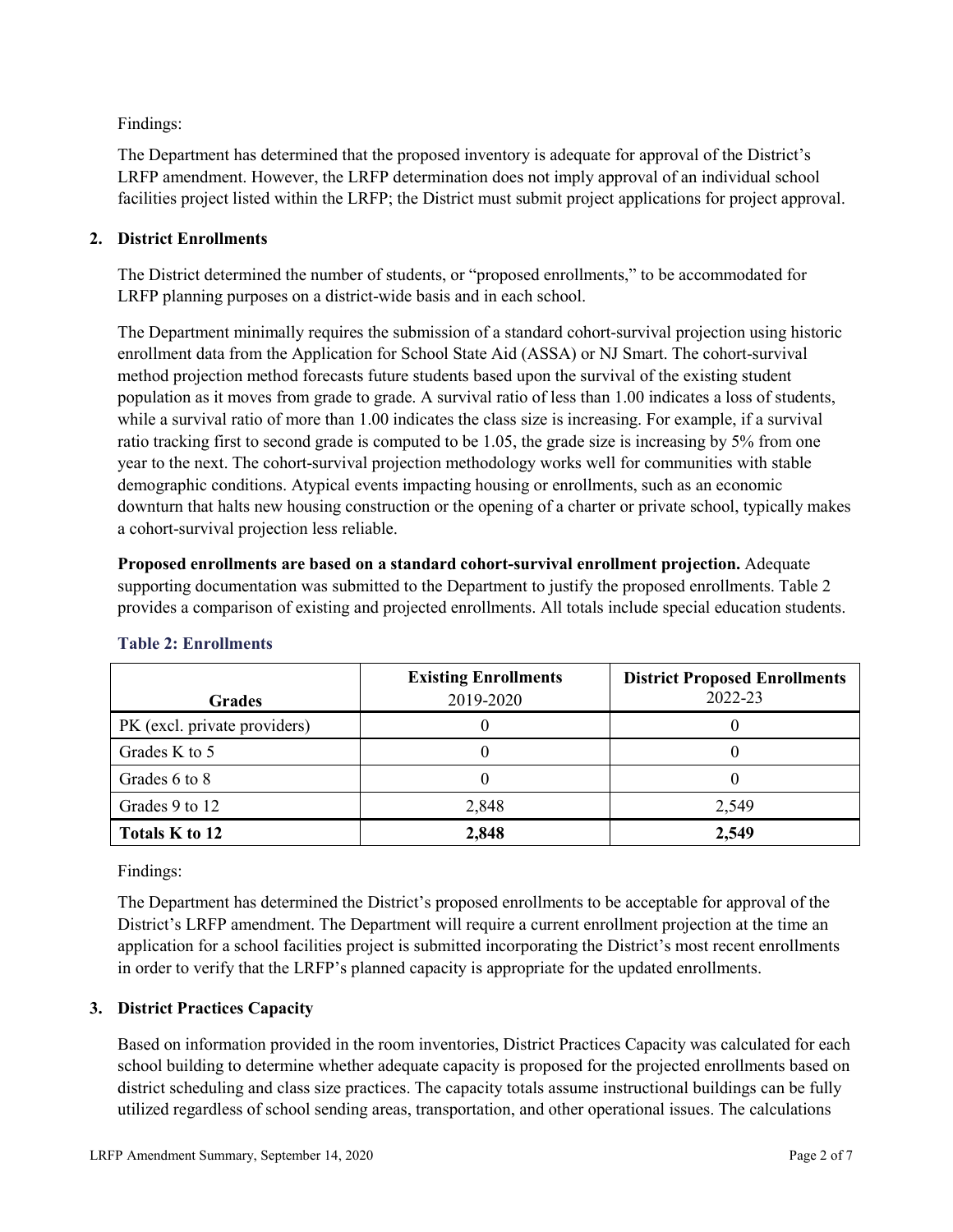only consider district-owned buildings and long-term leases; short term leases and temporary buildings are excluded. **A capacity utilization factor of 90% for classrooms serving grades K-8 and 85% for classrooms serving grades 9-12 is applied in accordance with the FES.** No capacity utilization factor is applied to preschool classrooms.

In certain cases, districts may achieve adequate District Practices Capacity to accommodate enrollments but provide inadequate square feet per student in accordance with the FES, resulting in educational adequacy issues and "Unhoused Students." Unhoused students are considered in the "Functional Capacity" calculations used to determine potential State support for school facilities projects and are analyzed in Section 4.

Table 3 provides a summary of proposed enrollments and existing and proposed District-wide capacities. Detailed information can be found in the LRFP website reports titled *FES and District Practices Capacity Report, Existing Rooms Inventory Report, and Proposed Rooms Inventory Report.*

| <b>Grades</b>              | <b>Proposed</b><br><b>Enrollments</b> | <b>Existing</b><br><b>District</b><br><b>Practices</b><br>Capacity | <b>Existing</b><br>Deviation* | <b>Proposed</b><br><b>District</b><br><b>Practices</b><br>Capacity | <b>Proposed</b><br>Deviation* |
|----------------------------|---------------------------------------|--------------------------------------------------------------------|-------------------------------|--------------------------------------------------------------------|-------------------------------|
| Elementary ( $PK$ to 5)    | 0                                     | 0.00                                                               | 0.00                          | 0.00                                                               | 0.00                          |
| Middle $(6 \text{ to } 8)$ | 0                                     | 0.00                                                               | 0.00                          | 0.00                                                               | 0.00                          |
| High $(9 \text{ to } 12)$  | 2,549                                 | 3,080.40                                                           | 531.40                        | 3,080.40                                                           | 531.40                        |
| <b>District Totals</b>     | 2,549                                 | 3,080.40                                                           | 531.40                        | 3,080.40                                                           | 531.40                        |

**Table 3: District Practices Capacity Analysis**

*\* Positive numbers signify surplus capacity; negative numbers signify inadequate capacity. Negative values for District Practices capacity are acceptable for approval if proposed enrollments do not exceed 100% capacity utilization.*

Considerations:

- Based on the proposed enrollments and existing room inventories, the District is projected to have inadequate capacity for the following grade groups, assuming all school buildings can be fully utilized: n/a
- Adequate justification has been provided by the District if the proposed capacity for a school significantly deviates from the proposed enrollments. Generally, surplus capacity is acceptable for LRFP approval if additional capacity is not proposed through new construction.

## Findings:

The Department has determined that proposed District capacity, in accordance with the proposed enrollments, is adequate for approval of the District's LRFP amendment. The Department will require a current enrollment projection at the time an application for a school facilities project is submitted, incorporating the District's most recent Fall Enrollment Report, in order to verify that the LRFP's planned capacity meets the District's updated enrollments.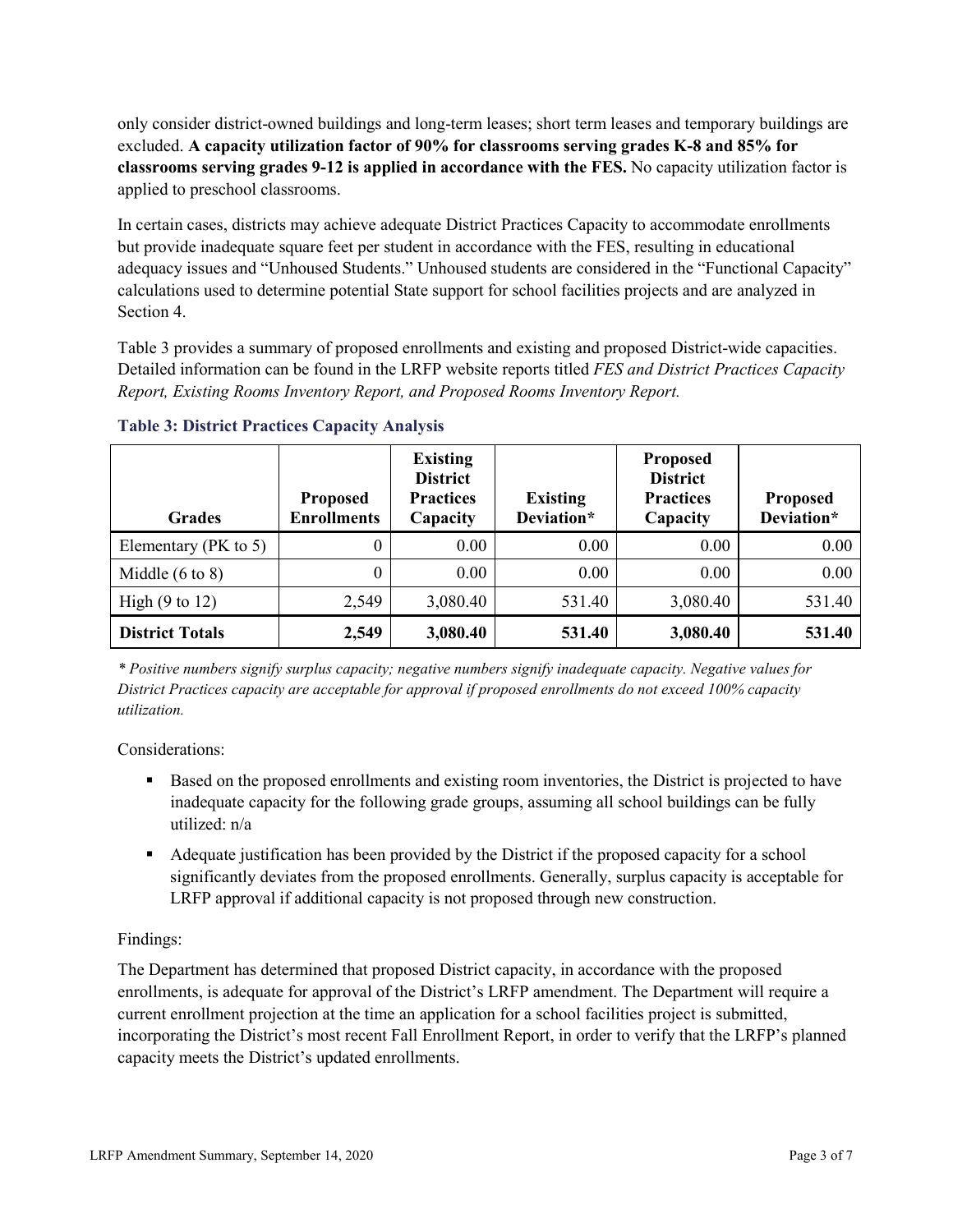#### **4. New Construction Funding Eligibility**

*Functional Capacity* was calculated and compared to the proposed enrollments to provide a **preliminary estimate** of Unhoused Students and new construction funding eligibility. **A final determination will be made at the time of project application approval.**

*Functional Capacity* is the adjusted gross square footage of a school building *(total gross square feet minus excluded space)* divided by the minimum area allowance per full-time equivalent student for the grade level contained therein. *Unhoused Students* is the number of students projected to be enrolled in the District that exceeds the Functional Capacity of the District's schools pursuant to N.J.A.C. 6A:26-2.2(c). *Excluded Square Feet* includes (1) square footage exceeding the FES for any pre-kindergarten, kindergarten, general education, or self-contained special education classroom; (2) grossing factor square footage *(corridors, stairs, mechanical rooms, etc.)* that exceeds the FES allowance, and (3) square feet proposed to be demolished or discontinued from use. Excluded square feet may be revised during the review process for individual school facilities projects.

Table 4 provides a preliminary assessment of the Functional Capacity, Unhoused Students, and Estimated Maximum Approved Area for Unhoused Students for each FES grade group. The calculations exclude temporary facilities and short-term leased buildings. School buildings proposed for whole or partial demolition or reassignment to a non-school use are excluded from the calculations pending project application review. If a building is proposed to be reassigned to a different school, the square footage is applied to the proposed grades after reassignment. Buildings that are not assigned to a school are excluded from the calculations. In addition, only preschool students eligible for state funding (former ECPA students) are included. Detailed information concerning the calculations can be found in the *Functional Capacity and Unhoused Students Report* and the *Excluded Square Footage Report.*

| Category                                     | PK/K to 5 | 6 to 8   | 9 to 12  | <b>Total</b> |
|----------------------------------------------|-----------|----------|----------|--------------|
| Eligible PK /K-12 Proposed Enrollments       | 0         | 0        | 2,549    |              |
| FES Area Allowance (SF/student)              | 125.00    | 134.00   | 151.00   |              |
| <b>Prior to Completion of Proposed Work:</b> |           |          |          |              |
| <b>Existing Gross Square Feet</b>            | $\theta$  | $\theta$ | 465,229  | 465,229      |
| <b>Adjusted Gross Square Feet</b>            | $\theta$  | $\theta$ | 452,611  | 452,611      |
| <b>Adjusted Functional Capacity</b>          | 0.00      | 0.00     | 2,997.43 |              |
| <b>Unhoused Students</b>                     | 0.00      | 0.00     | 0.00     |              |
| Est. Max. Area for Unhoused Students         | 0.00      | 0.00     | 0.00     |              |
| <b>After Completion of Proposed Work:</b>    |           |          |          |              |
| Gross Square Feet                            | $\theta$  | $\theta$ | 465,229  | 465,229      |
| New Gross Square Feet                        | $\theta$  | $\Omega$ | 0        | $\theta$     |
| <b>Adjusted Gross Square Feet</b>            | $\Omega$  | $\Omega$ | 452,611  | 452,611      |
| <b>Functional Capacity</b>                   | 0.00      | 0.00     | 2,997.43 |              |
| <b>Unhoused Students after Construction</b>  | 0.00      | 0.00     | 0.00     |              |
| Est. Max. Area Remaining                     | 0.00      | 0.00     | 0.00     |              |

#### **Table 4: Estimated Maximum Approved Area for Unhoused Students**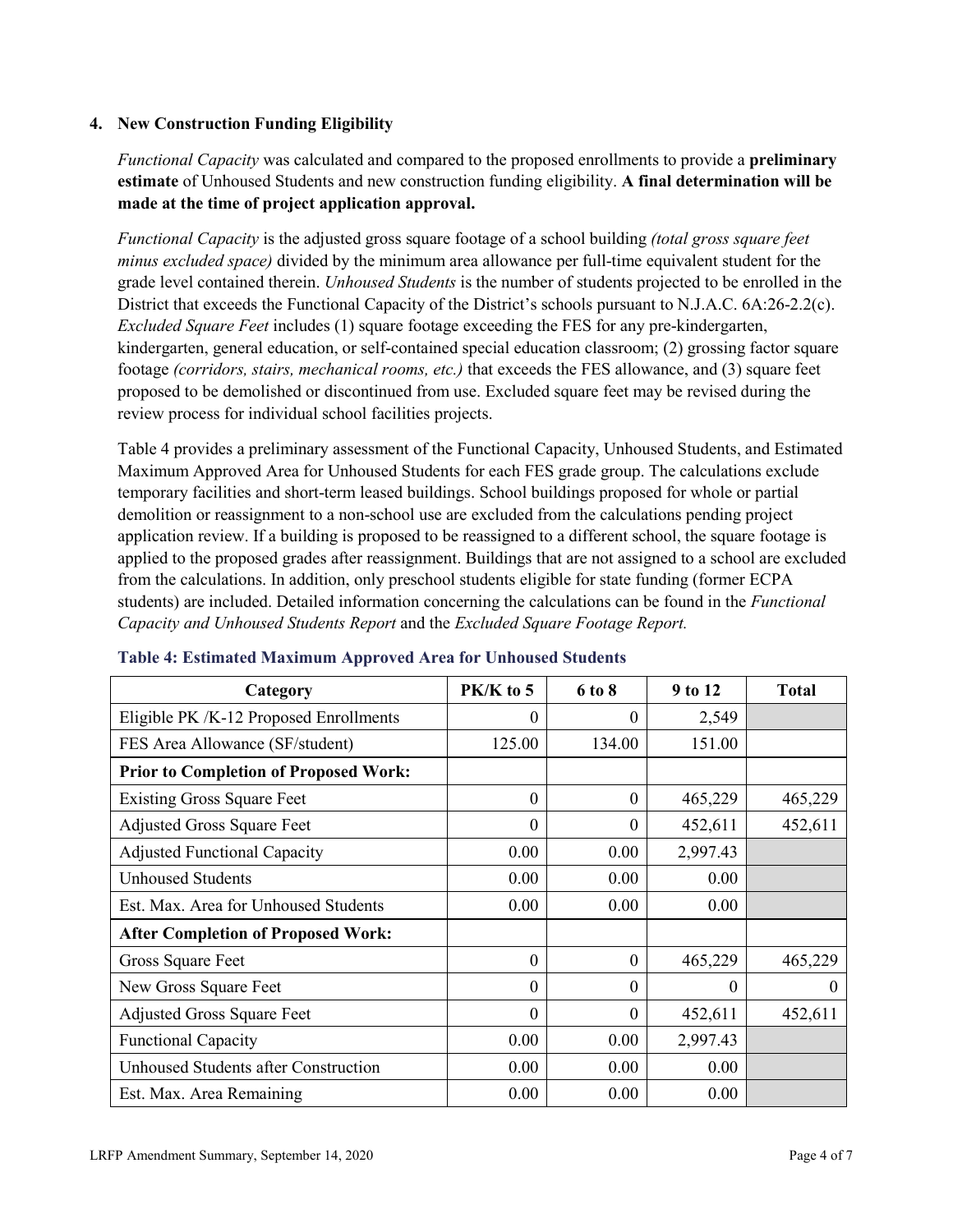Facilities used for non-instructional or non-educational purposes are ineligible for State support under the Act. However, projects for such facilities shall be reviewed by the Department to determine whether they are consistent with the District's LRFP and whether the facility, if it is to house students (full or part time) conforms to educational adequacy requirements. These projects shall conform to all applicable statutes and regulations.

Estimated costs represented in the LRFP by the District are for capital planning purposes only. The estimates are not intended to represent preliminary eligible costs or final eligible costs of approved school facilities projects.

Considerations:

- The District does not have approved projects pending completion, as noted in Section 1, that impact the Functional Capacity calculations.
- **The Functional Capacity calculations** *exclude* square feet proposed for demolition or discontinuation for the following FES grade groups and school buildings pending a feasibility study and project review: n/a.
- Based on the preliminary assessment, the District has Unhoused Students prior to the completion of proposed work for the following FES grade groups: n/a.
- New construction is proposed for the following FES grade groups: n/a.
- Proposed new construction exceeds the estimated maximum area allowance for Unhoused Students prior to the completion of the proposed work for the following grade groups: n/a.
- The District, based on the preliminary LRFP assessment, will not have Unhoused Students after completion of the proposed LRFP work. If the District is projected to have Unhoused Students, adequate justification has been provided to confirm educational adequacy in accordance with Section 6 of this determination.

## Findings:

Functional Capacity and Unhoused Students calculated in the LRFP are preliminary estimates. Preliminary Eligible Costs (PEC) and Final Eligible Costs (FEC) will be included in the review process for specific school facilities projects. A feasibility study undertaken by the District is required if building demolition or replacement is proposed per N.J.A.C. 6A:26-2.3(b)(10).

## **5. Proposed Work**

The District assessed program space, capacity, and physical plant deficiencies to determine corrective actions. Capital maintenance, or *"system actions,"* address physical plant deficiencies due to operational, building code, and /or life cycle issues. Inventory changes, or *"inventory actions,*" add, alter, or eliminate sites, site amenities, buildings, and/or rooms.

The Act (N.J.S.A. 18A:7G-7b) provides that all school facilities shall be deemed suitable for rehabilitation unless a pre-construction evaluation undertaken by the District demonstrates to the satisfaction of the Commissioner that the structure might pose a risk to the safety of the occupants even after rehabilitation or that rehabilitation is not cost-effective. Pursuant to N.J.A.C. 6A:26-2.3(b)(10), the Commissioner may identify school facilities for which new construction is proposed in lieu of rehabilitation for which it appears from the information presented that new construction is justified, provided, however, that for such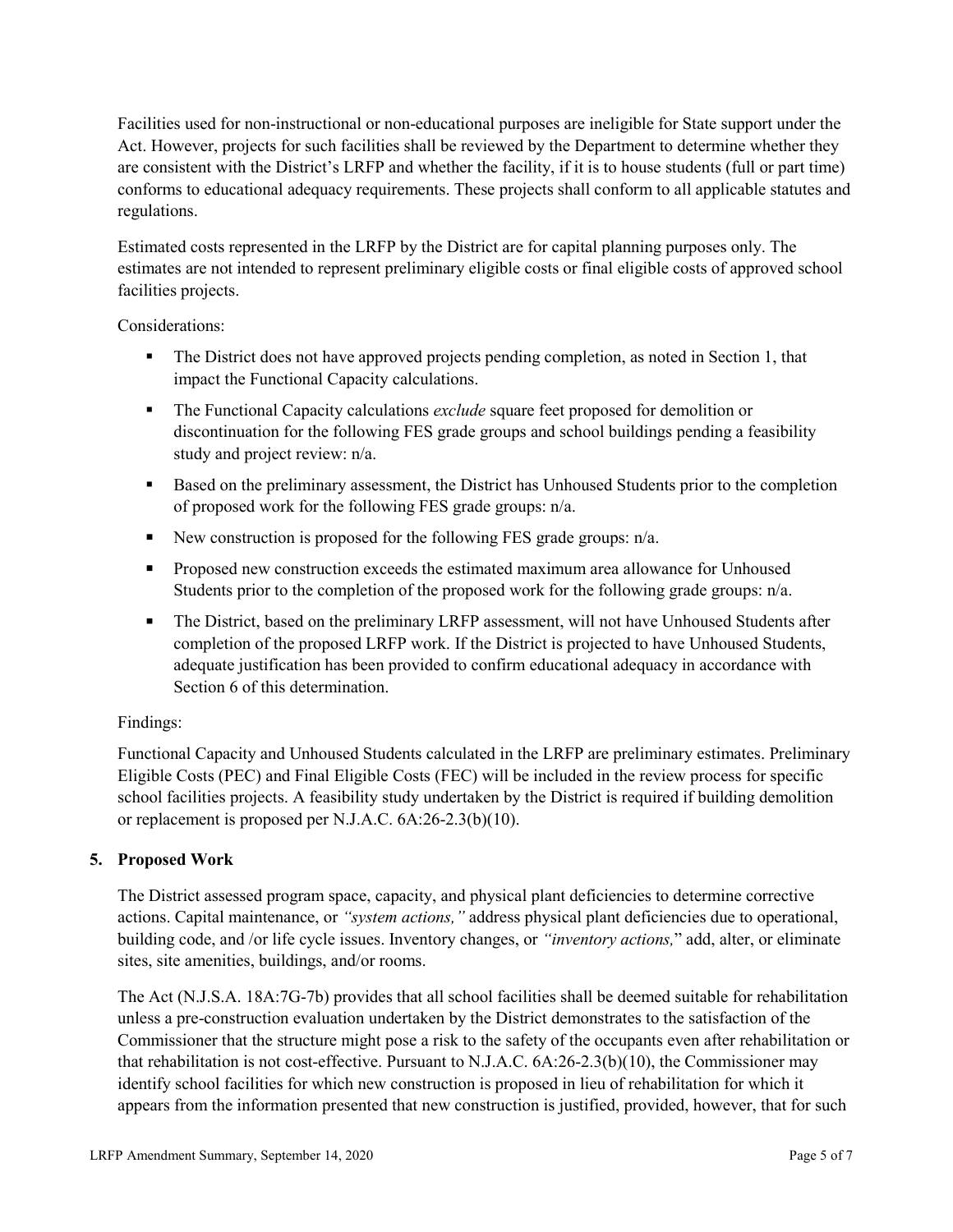school facilities so identified, the District must submit a feasibility study as part of the application for the specific school facilities project. The cost of each proposed building replacement is compared to the cost of additions or rehabilitation required to eliminate health and safety deficiencies and to achieve the District's programmatic model.

Table 5 lists the scope of work proposed for each school based on the building(s) serving their student population. Proposed inventory changes are described in the LRFP website reports titled *"School Asset Inventory Report and "Proposed Room Inventory Report."* Information concerning proposed systems work, or capital maintenance can be found in the "LRFP Systems Action Summary Report."

With the completion of the proposed work, the following schools are proposed to be eliminated: n/a; the following schools are proposed to be added: n/a.

| <b>Proposed Scope of Work</b>                                                                  | <b>Applicable Schools</b> |
|------------------------------------------------------------------------------------------------|---------------------------|
| <b>Renovation only</b> (no new construction)                                                   |                           |
| System actions only (no inventory actions)                                                     | All schools               |
| Existing inventory actions only (no systems actions)                                           | n/a                       |
| Systems and inventory changes                                                                  | n/a                       |
| <b>New construction</b>                                                                        |                           |
| Building addition only (no systems actions)                                                    | n/a                       |
| Renovation and building addition (system, existing<br>inventory, and new construction actions) | n/a                       |
| New building on existing site                                                                  | n/a                       |
| New building on new or expanded site                                                           | n/a                       |
| Site and building disposal (in addition to above scopes)                                       |                           |
| Partial building demolition                                                                    | n/a                       |
| Whole building demolition                                                                      | n/a                       |
| Site and building disposal or discontinuation of use                                           | n/a                       |

#### **Table 5: School Building Scope of Work**

Findings:

The Department has determined that the proposed work is adequate for approval of the District's LRFP amendment. However, Department approval of proposed work in the LRFP does not imply the District may proceed with a school facilities project. The District must submit individual project applications with cost estimates for Department project approval. Both school facilities project approval and other capital project review require consistency with the District's approved LRFP.

## **6. Proposed Room Inventories and the Facilities Efficiency Standards**

The District's proposed school buildings were evaluated to assess general educational adequacy in terms of compliance with the FES area allowance pursuant to N.J.A.C. 6A:26-2.2 and 2.3.

District schools proposed to provide less square feet per student than the FES after the completion of proposed work as indicated in Table 5 are as follows: n/a